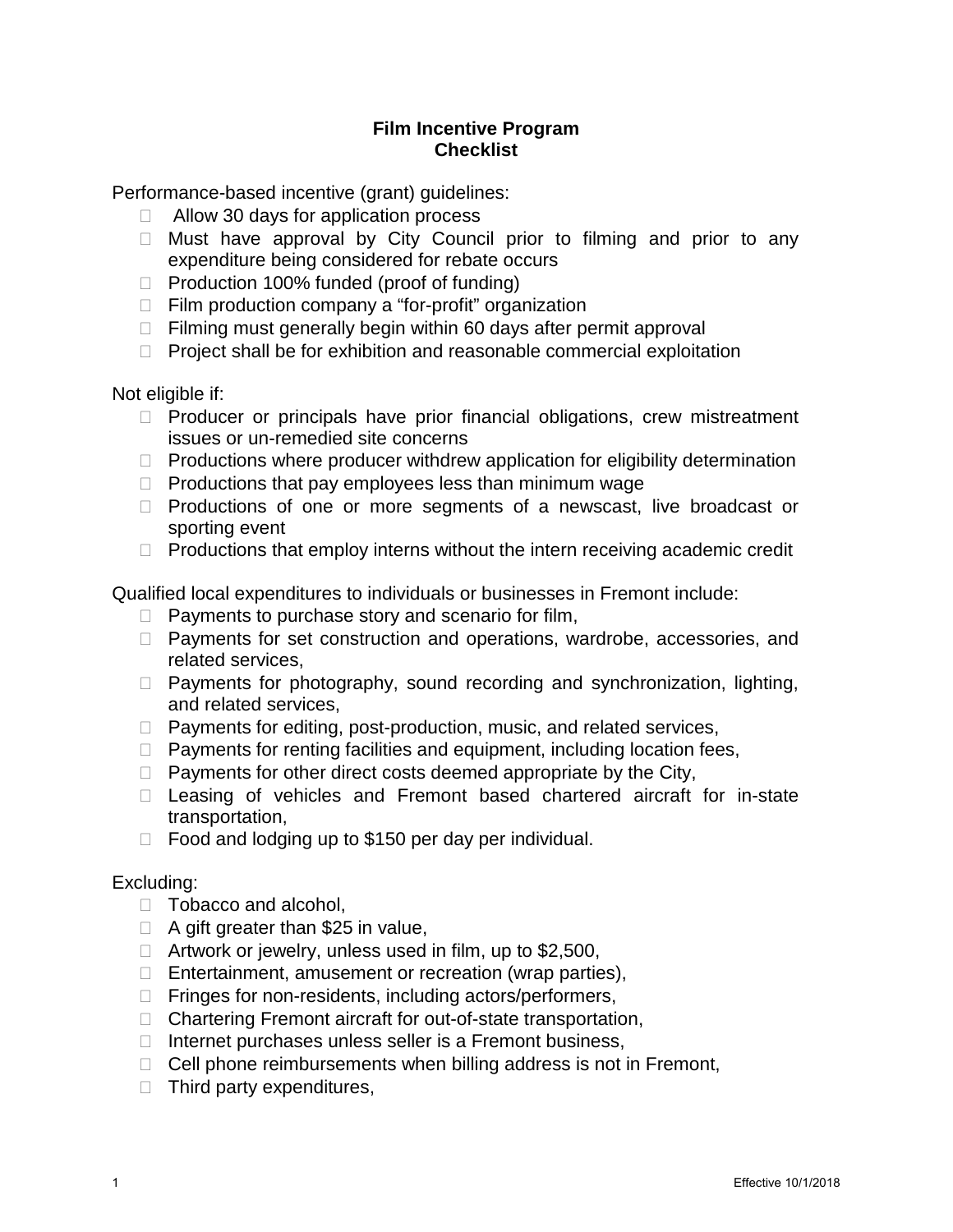$\Box$  Expenditures to a non-profit organization.

Film Incentive Rebate Funding:

- 1) Thirty percent (30%) of the LB840 funds received annually are targeted towards film incentives; and,
- 2) A film incentive award cannot exceed thirty percent (30%) of the moneys in LB840; and,
- 3) A film incentive award cannot exceed thirty percent (30%) of the qualified local expenditures.

Film Incentive Rebate Program awards are on a first come, first considered basis and are subject to LB840 fund availability.

**Estimated local expenditures: \_\_\_\_\_\_\_\_\_\_\_\_ Estimated Incentive:\_\_\_\_\_\_\_\_\_**

Additional requirements: (to be part of the Incentive Contract)

- $\Box$  E-verify through a federal immigration verification system,
- □ Agree to list "Fremont, Nebraska" and City logo in film credits,
- $\Box$  Agree to pay all obligations incurred in Fremont,
- □ Submit draft script,
- $\Box$  List anticipated MPAA rating of the film and synopsis.

**Reviewer:**\_\_\_\_\_\_\_\_\_\_\_\_\_\_\_\_\_\_\_\_\_\_ **Recommended Incentive:**\_\_\_\_\_\_\_\_\_\_\_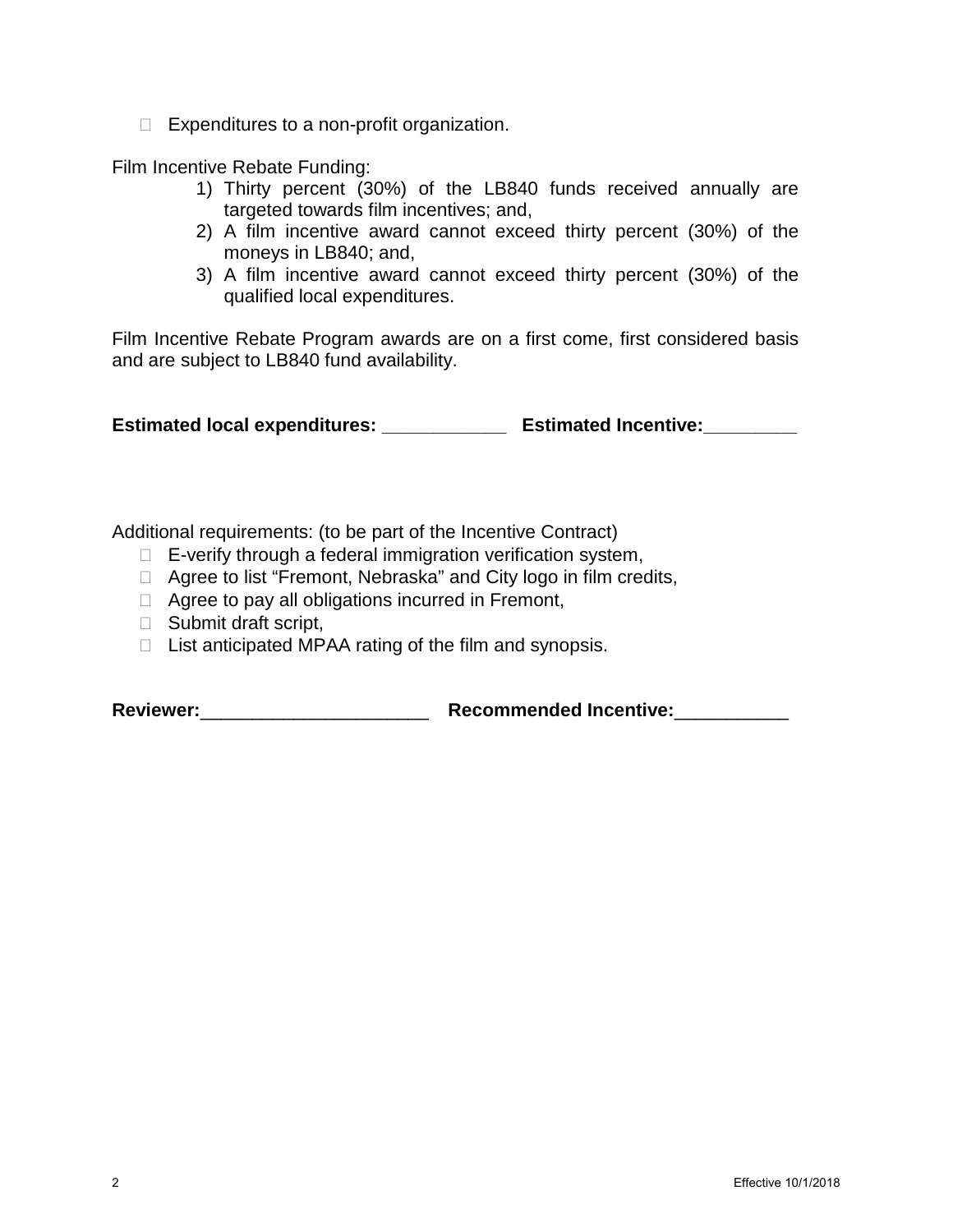## **City of Fremont Filming Guidelines**

## **Things you need to do before the permit meeting:**

• Obtain general liability insurance in the amount of \$1,000,000.00, naming the City of Fremont as an additionally insured party for the length of the shoot. It will read as follows:

City of Fremont 400 East Military Ave Fremont, NE 68025

- Send a copy of the liability to the City of Fremont Administration Office (FAO) via fax, 402-727-2667, or email angie.olson[@fremontne.gov](mailto:lottie.mitchell@fremontne.gov)
- Obtain a film permit application from the FAO or download the permit application from our website at [www.fremontne.gov](http://www.fremontne.gov/)
- Complete page 1 of the application and sign the declaration on the final page. Attach additional pages as needed.
- Call the Administration Office at 402-727-2630 to schedule the review and signing of your permit application.
- Contact the City Administrator's office at 402-727-2630. They will advise whether or not construction/events are happening that may interfere with filming.
- Submit the letter(s) of notification to the FAO. Once the letter(s) are approved, the administration office will contact the necessary departments and get approval. Please see the notification guidelines section for more details. Once you are done with notifying the affected business/residents, attach the letter of notification to the permit.
- Attach a sketch of the filming site mapping out the placement of work trucks to the permit. If there are street/sidewalk closures or intermittent traffic control, barricades will be available for a fee from the City Street Department. The Street Department will create the necessary traffic control plans and submit a copy of the TCP (traffic control plan) to the Fremont Administration Office.
- Attach a sketch and/or traffic control plan of the exact filming location, listing which roads you wish to close and placement of any work trucks/equipment on the streets and or sidewalks. If you do not have a traffic control plan by the time of the film permit meeting, the City Street Supervisor will need to be at the meeting.
- Contact City of Fremont Police Department at 402-727-2677 to set up an account for use of City of Fremont police officers.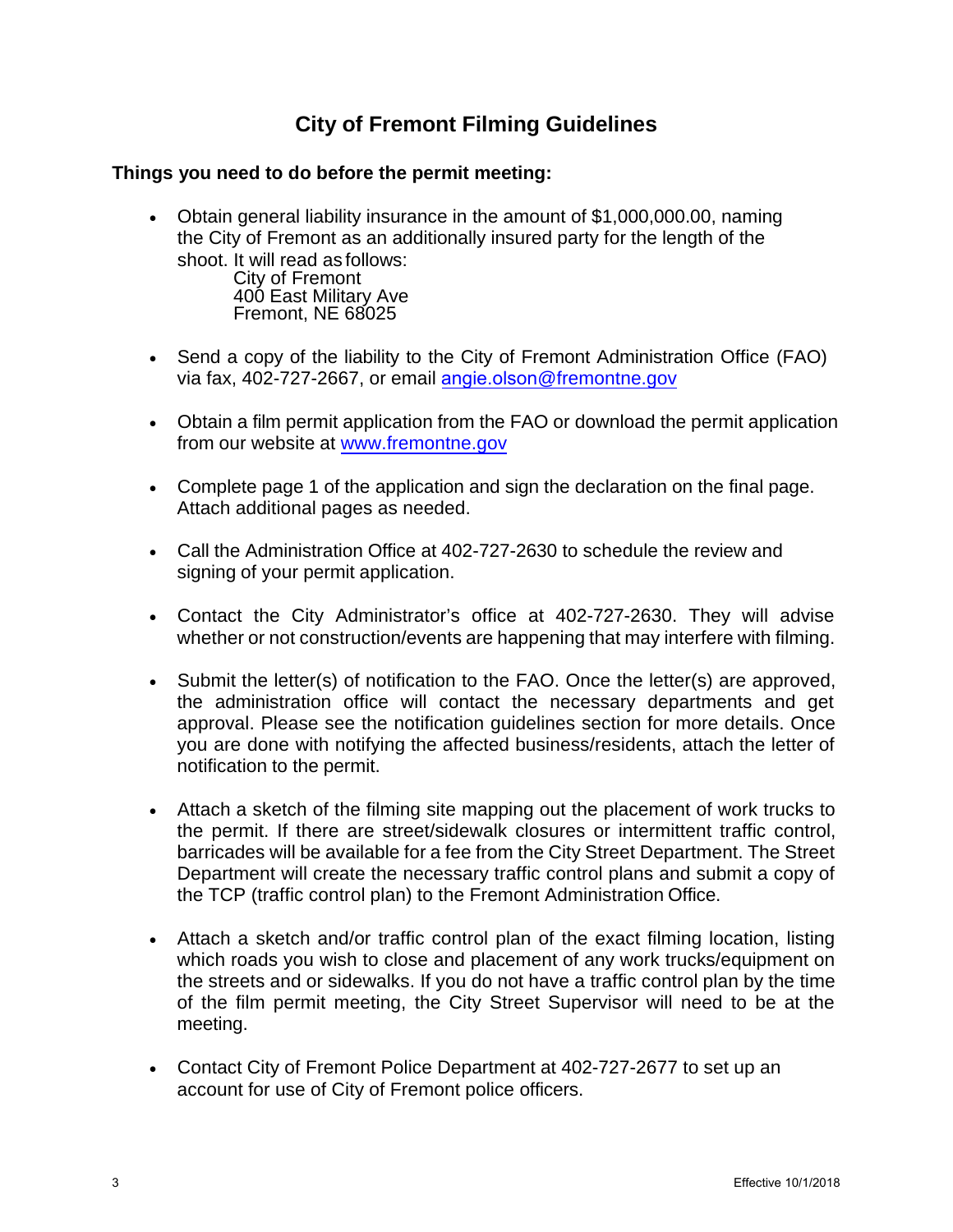- Ensure the caterer and craft services contact the City Clerk's Office at 402-727- 2633 to obtain the necessary food service permits before filming.
- If you are filming outside of Fremont city limits but still in Dodge County, you must call the Dodge County Clerk at 402- 727-2767. They will assist you with all necessary permitting for Dodge County.

### **Things to remember when filming in Fremont**

- Impact to vehicular traffic on any part of 23rd Street requires the City Administrator of the City of Fremont's signature and at least a 5 day notice to process.
- Graffiti is removed daily throughout the City. Please contact the FAO for more information.
- Production vehicles must not block parking lot access/egress ramps, fire hydrants or be parked in fire lanes and must leave at least 20 ft. clearance between vehicles parked on either side of the road for emergency response vehicles to pass. Production vehicles cannot park on 23rd Street or in front of businesses unless loading orunloading.
- Base camp and crew parking shall be at an approved, pre-determined location; preferably a nearby parking lot. If street parking is approved, film notices, with details regarding parking and street usage, shall be given to all neighborhood residents.
- Parking in alleyways is prohibited unless special arrangements are made through the FAO.

#### **Neighborhood notification**

The film company must notify affected residents, occupants and businesses, in advance of filming and as instructed by the FAO, of the duration and location of filming and base camp, including information about planned special effects, road and lane closures, no parking requests, sidewalk usage (without obstructing pedestrians) and the time that barricades will be placed on the street.

A template of the required letter of notification is included in this packet. Please use the template when creating your letter of notification for distribution.

**If you wish to be in a neighborhood between the hours of 10 p.m. and 7 a.m. you must coordinate this with the FAO. There is a special notification process for this, as well as the need to obtain noise permit which will be explained to you by the FAO.**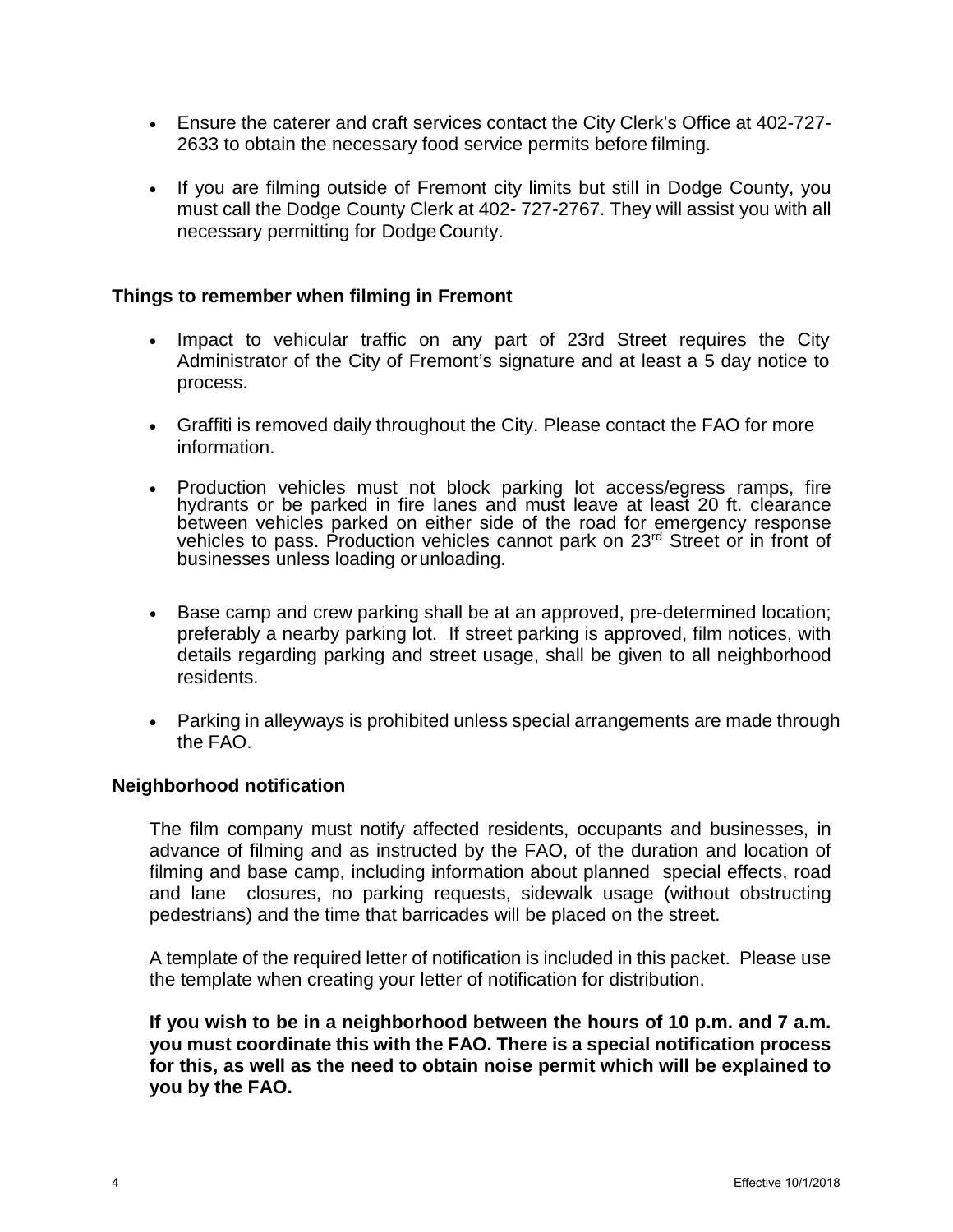#### **Letter of notification guidelines:**

The purpose of writing a letter to residents and businesses is to give advance notification of your arrival and describe the filming activities. All letters of notification must be forwarded to the City of Fremont Administration Office for review and approval before the letter is delivered by film company personnel to the neighborhood(s) where filming is proposed to occur. Letters must be received by the resident/business in advance of filming.

Please use the following checklist to ensure your letter includes all relevant details.

- Production company name, working title and type of production are listed.
- Name, title and phone numbers of the location manager, assistant location manager are provided. You must also include the City Grant Coordinator's name and phone number (402-727-2630).
- Duration of filming is given (dates and times)
- Date(s) and time of day that production vehicles will arrive at the location as well as wrap time and day must be included.
- Street dressing, gunfire and/or special effects must be included.
- Specifics regarding proposed alternate parking arrangements for permit parkers have been included. It is up to the production company to find alternative parking arrangements suitable to the residents.
- Specifics regarding street closures, intermittent traffic control, sidewalk closure, alternative parking requests for neighborhood/business district must be included.

Ultimately, we want a letter that gives the affected area information about what's going on and let them know the production company is committed to making this a positive experience for them. Please always be gracious, we want everyone to be able to film there again.

## **Consideration & Disruption**

Film crews may only be in residential neighborhoods between the hours of 7 a.m. and 10 p.m., unless by special arrangement through the Fremont Administration Office.

**Consideration to Residents/Occupants/Businesses**: These persons should be free from any negative environmental conditions resulting from filming including but not limited to, spillover lighting, exhaust fumes or noise that may affect their ability to enjoy their property or conduct their business unless they have been contacted and do not express any objection. Specifically:

**Lighting**: Lighting for filming should be oriented away from neighboring residences unless residents have been contacted and do not express any objection and should not interfere with the safe movement of traffic.

**Noise**: The production company must comply with legislation governing noise. If the affected residents/occupants/businesses have been advised in advance of the nature of the noise and do not object, the likelihood of a complaint will be reduced.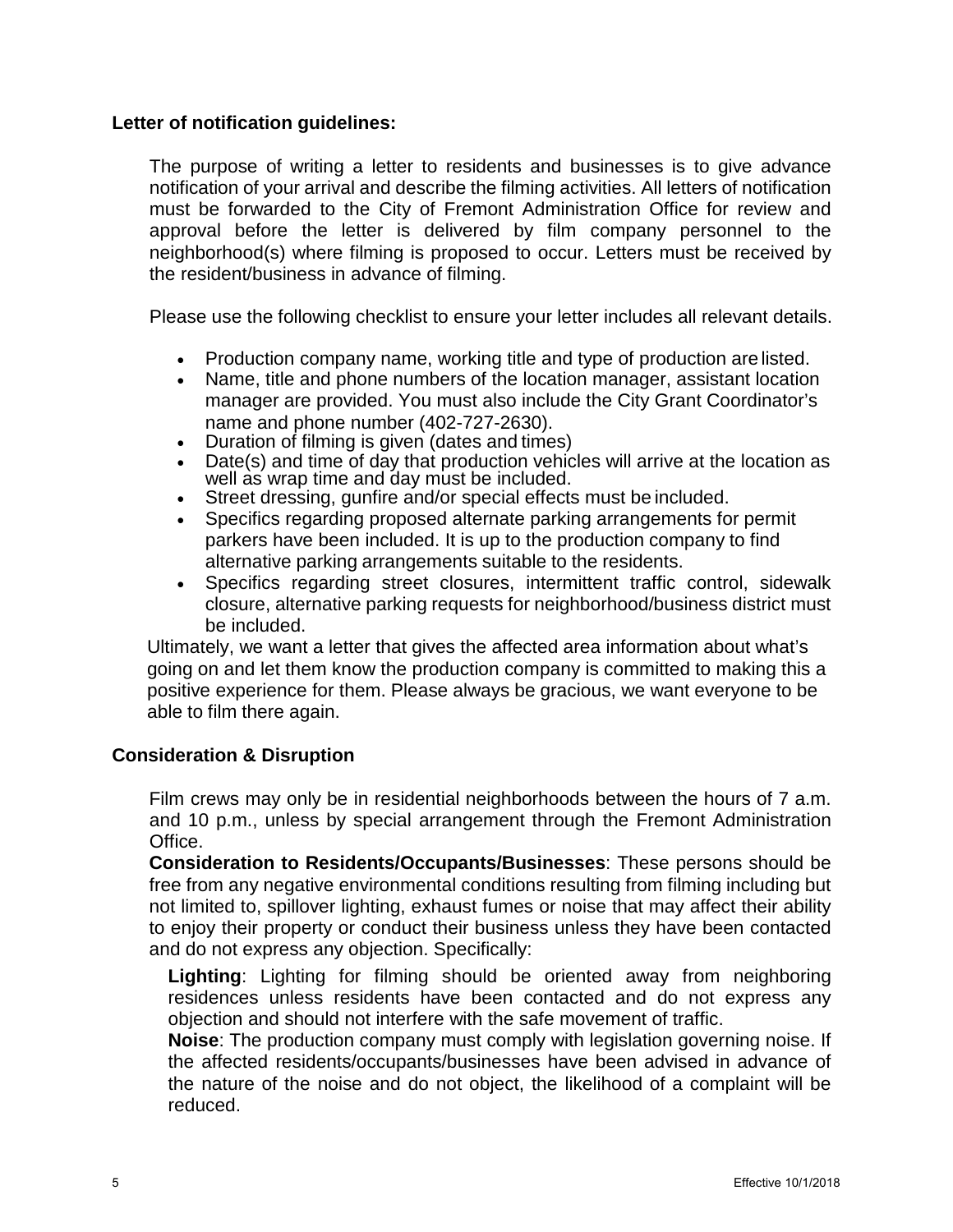**Disruption to Residents/Occupants/Businesses**: It is the production company's responsibility to ensure that there is a minimum of disruption to residents, occupants, businesses and City employees where filming occurs. This includes ensuring residents, owners and customer's access to their respective premises and ensuring pedestrian and vehicular access to adjoining properties.

### **Vehicles, Traffic, Parking**

#### **Traffic:**

- No interference with pedestrian or vehicular traffic is to occur without being noted on the permit and approved by the FAO.
- Production vehicles must comply with appropriate traffic regulations unless stated otherwise on the permit.
- All moving vehicles must comply with regulations governing traffic in city parks/properties unless otherwise noted on the permit.
- Except where a road is closed for filming, where a moving vehicle is involved, the applicant shall adhere to the posted speed limits and to lawful conditions.

#### **Parking and/or Standing**:

Production vehicles must not block fire hydrants, be parked in fire lanes and must leave at least 20 ft. clearance between vehicles for emergency response vehicles to pass.

• Production vehicles must not block parking lot access/egress ramps.

**Traffic Stoppages**: Intermittent traffic stoppages are limited to a **maximum of 5 minutes**, and must be under the supervision of a Fremont's Overtime Police Officer.

#### **Police/Fire/Ambulance**

#### **Filming Activities and Relationship to Police/Fire/Ambulance**:

- Appropriate Fire personnel/Fire Marshals are required for the detonation of pyrotechnic special effects.
- The Fremont Fire Department must be advised in advance when the use of flammable liquids/materials and special effects are being planned.
- Fremont Police Officers are required as determined by the FAO for such things as intermittent traffic stoppages and traffic control and/or when required to direct pedestrian or vehicular traffic including those instances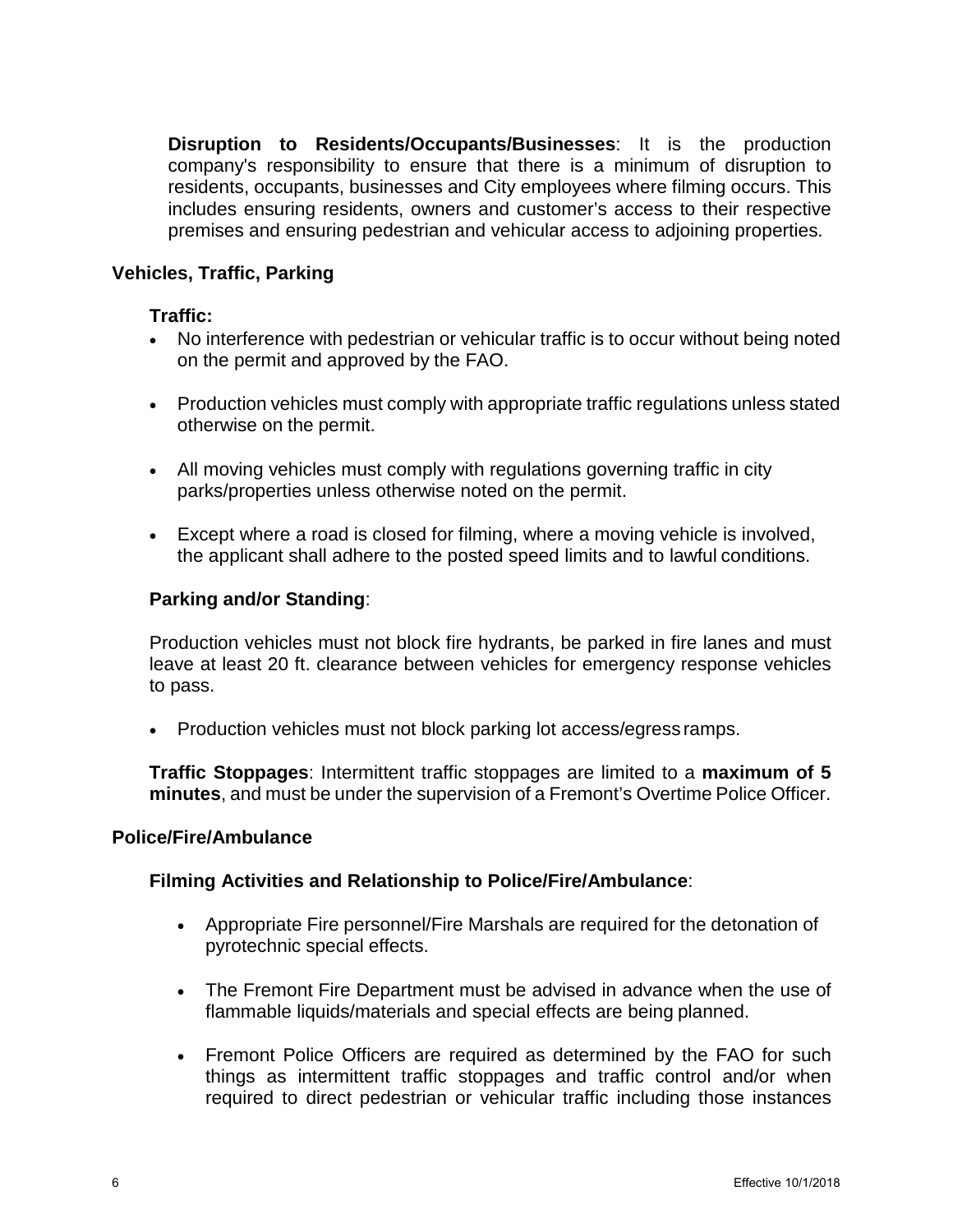involving city parks/properties. You must contact Fremont Police Department in advance of filming to schedule officers. **A copy of the permit is to be supplied by the production company to each of the police officers on duty**. All costs associated with these requirements are the expense of the applicant.

#### **Responsibilities**

**Clean-up**: Production crews must clean the location at the end of the filming day with a minimum amount of noise and disruption and ensure the area is returned to its original condition, unless otherwise approved by the FAO or other arrangements are made with an operating Division of the City and noted on the permit, in which case the production company will be billed accordingly.

**Conduct**: It is the responsibility of the production company to ensure that their staff operates in a safe and professional manner in the course of their duties.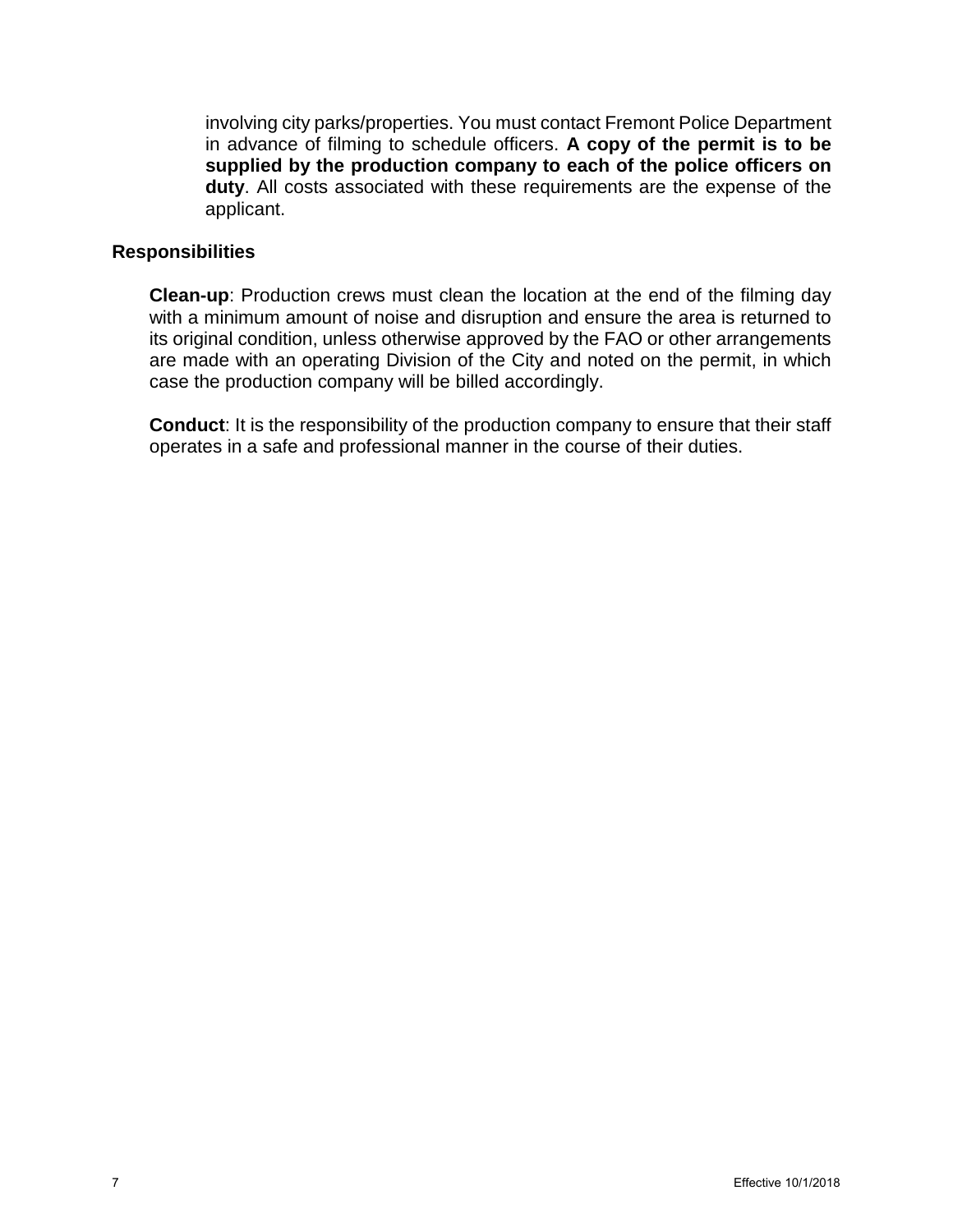# **Letters of Notification**

The purpose of writing a letter to residents and businesses is to give advance notification of your arrival and describe the filmingactivities.

All letters of notification must be forwarded to the City of Fremont Administration Office for review and approval before the letter is delivered by film company personnel to the neighborhood(s) where filming is proposed to occur.

Letters must be delivered via public notice in the newspaper, local radio and neighborhood posting.

Please use the following checklist to ensure that your letter includes all relevant details.

- $\Box$  Production company name, working title and type of production are listed.
- $\square$  Name, title and phone numbers of the location manager, assistant location manager are provided. You must also include the City Grant Coordinator's phone number (402-727-2630).
- $\Box$  Duration of filming is given (dates and times)
- $\Box$  Date(s) and time of day that production vehicles will arrive at the location as well as wrap time and day must be included.
- $\Box$  Street dressing, gunfire and/or special effects must be included.
- $\Box$  Specifics regarding proposed alternate parking arrangements for permit parkers have been included. It is up to the production company to find alternative parking arrangements suitable to the residents.
- $\Box$  Specifics regarding street closures, intermittent traffic control, sidewalk closure, alternative parking requests for neighborhood/business district must be included.

Ultimately, we want a letter that gives the affected area information about what's going on and let them know the production company is committed to making this a positive experience for them. Please always be gracious, we want everyone to be able to film there again.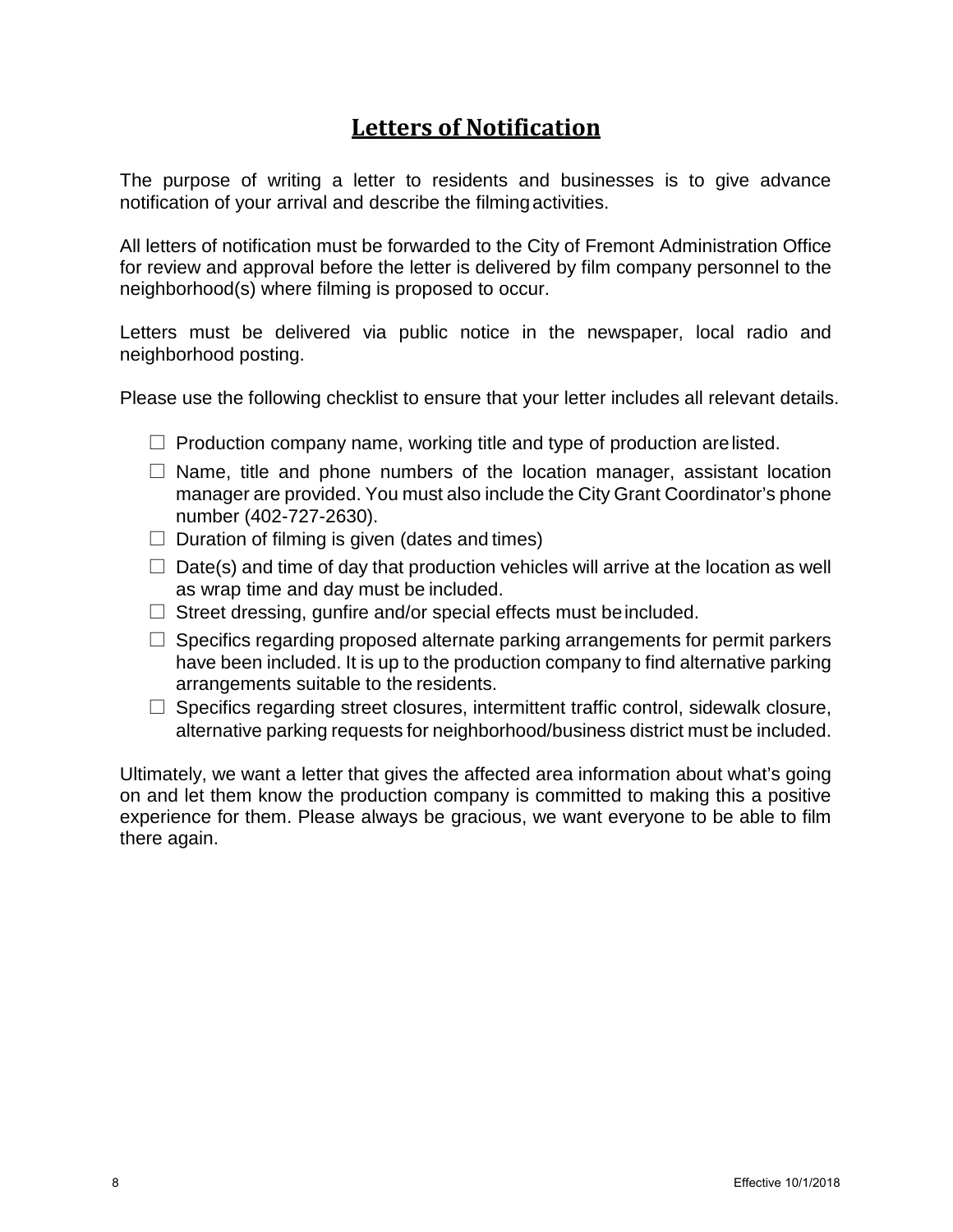## **Film Incentive Program**

The Film Incentive Rebate Program of Fremont offers a performance-based incentive that can rebate a portion of the qualified local expenditures incurred by a production company.

All production companies seeking to participate in the Program must submit, with all supporting documents a Local Option Economic Development Plan Grant application and allow at least 30 days for the application process. All applications must be approved by City Council prior to filming and prior to any expenditures being considered for rebate occur. Productions must be 100% funded and all submissions should be prepared to offer proof of funding. The filming entity (Film Production Company) cannot be a non-profit organization.

Qualifying projects must be intended for exhibition and reasonable commercial exploitation. Regional and national commercials will qualify with proof that they will be broadcasted nationally or regionally.

The following productions are not eligible:

(a) Productions of a producer that has, or whose principals have, a verifiable history of previous production problems that create significant doubt, as determined by the City, regarding the producer's ability to complete a production in Fremont, Nebraska successfully. The production problems may include, but are not limited to:

- (i) Unpaid financial obligations;
- (ii) Crew mistreatment; and
- (iii) Damage to locations the producer did not repair upon completion of the production.
- (b) Productions with respect to which the producer withdraws its application for eligibility determination.
- (c) Productions that pay any employee less than minimum wage.
- (d) Productions of one or more segments of a newscast, live broadcast or sporting event.
- (e) Productions that employs any individual as an "intern" without that individual receiving academic credit.

Based on the information provided in the production company's application, the City will make an initial determination of whether the production company will be eligible to receive a performance-based incentive. If a production is not selected for the Program, the production company will be notified in writing within 30 days.

If a production company is eligible, the City will determine the maximum rebate amount that can be reimbursed to the production company. Upon approval of the Fremont City Council, the City shall grant conditional written approval to the production company. Failure to obtain written approval prior to beginning significant production activities may result in a forfeiture of eligibility for the performance based incentive.

Qualified local expenditure **(Taxable Sales)** means a payment made by a production company operating in Fremont to a person or business in Fremont in connection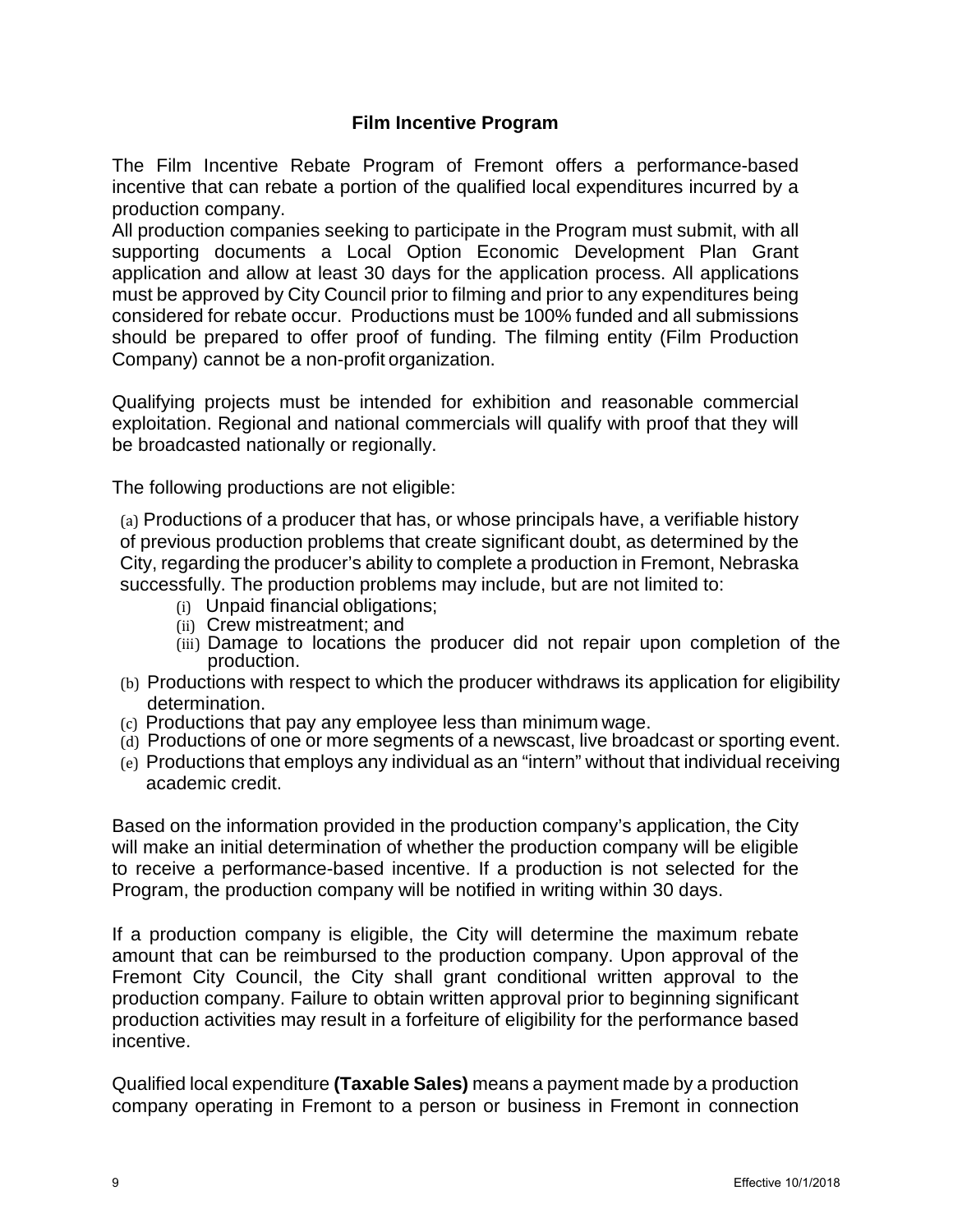with production activities in Fremont. Qualified local expenditure shall include, but not be limited to:

- (a) Payments made in connection with developing or purchasing the story and scenario to be used for a film;
- (b) Payments made for the costs of set construction and operations, wardrobe, accessories, and related services;
- (c) Payments made for the costs of photography, sound recording and synchronization, lighting, and related services;
- (d) Payments made for the costs of editing, post-production, music, and related services;
- (e) Payments made for the cost of renting facilities and equipment, including location fees;
- (f) Payments for other direct costs incurred by the film production company that are deemed appropriate by the City;
- (g) Leasing of vehicles: not including the chartering of aircraft for out-of-state transportation, however including Fremont based chartered aircraft for in-state transportation directly attributable to the production shall be considered a direct production expenditure; and
- (h) Food and lodging: provided that only the first one hundred fifty dollars (\$150) of lodging per individual per day is eligible to be claimed.

The following does not qualify:

- (a) Tobacco products and alcoholic beverages;
- (b) The value of a gift greater than twenty-five dollars (\$25.00);
- (c) Artwork or jewelry except when a work of art or a piece of jewelry is used as set dressing or a prop in the film production (on-camera), then it will qualify for up to \$2,500;
- (d) Entertainment, amusement or recreation (this includes wrap parties);
- (e) Fringes for non-residents, including actors/performers;
- (f) Chartering of Fremont based aircraft for out-of-state transportation;
- (g) Purchases made on the internet unless the seller is located in Fremont (proof of residency required);
- (h) Cell phone reimbursements when the billing address is outside of Fremont, Nebraska;
- (i) Expenditures incurred and paid by a third party and claimed by the qualified film production company will not qualify – only expenditures directly incurred and paid by the qualified film production company (approved and on file with the City) to the vendor of the services or property will qualify;
- (j) Expenditures made to non-profit organizations do not qualify.

Film Incentive Rebate Funding

- 1) Thirty percent (30%) of the LB840 funds received annually are targeted towards film incentives; and,
- 2) A film incentive award cannot exceed thirty percent (30%) of the moneys in LB840; and,
- 3) A film incentive award cannot exceed thirty percent (30%) of the qualified local expenditures.

Film Incentive Rebate Program awards are on a first come, first considered basis and are subject to LB840 fund availability.